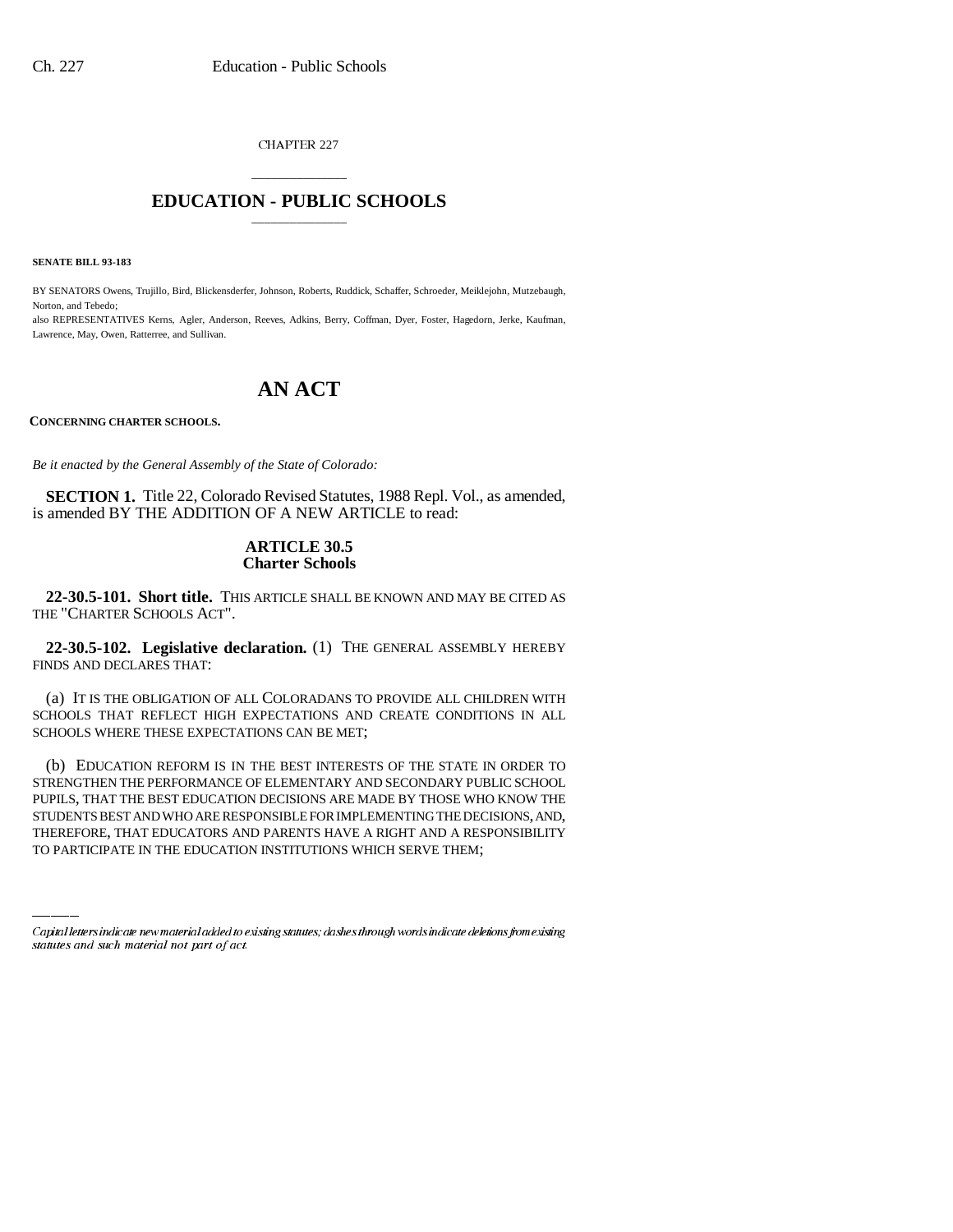(c) DIFFERENT PUPILS LEARN DIFFERENTLY AND PUBLIC SCHOOL PROGRAMS SHOULD BE DESIGNED TO FIT THE NEEDS OF INDIVIDUAL PUPILS AND THAT THERE ARE EDUCATORS, CITIZENS, AND PARENTS IN COLORADO WHO ARE WILLING AND ABLE TO OFFER INNOVATIVE PROGRAMS, EDUCATIONAL TECHNIQUES, AND ENVIRONMENTS BUT WHO LACK A CHANNEL THROUGH WHICH THEY CAN DIRECT THEIR INNOVATIVE EFFORTS.

(2) THE GENERAL ASSEMBLY FURTHER FINDS AND DECLARES THAT THIS ARTICLE IS ENACTED FOR THE FOLLOWING PURPOSES:

(a) TO IMPROVE PUPIL LEARNING BY CREATING SCHOOLS WITH HIGH, RIGOROUS STANDARDS FOR PUPIL PERFORMANCE;

(b) TO INCREASE LEARNING OPPORTUNITIES FOR ALL PUPILS, WITH SPECIAL EMPHASIS ON EXPANDED LEARNING EXPERIENCES FOR PUPILS WHO ARE IDENTIFIED AS ACADEMICALLY LOW-ACHIEVING;

(c) TO ENCOURAGE DIVERSE APPROACHES TO LEARNING AND EDUCATION AND THE USE OF DIFFERENT AND INNOVATIVE TEACHING METHODS;

(d) TO ALLOW THE DEVELOPMENT OF DIFFERENT AND INNOVATIVE FORMS OF MEASURING PUPIL LEARNING AND ACHIEVEMENT;

(e) TO CREATE NEW PROFESSIONAL OPPORTUNITIES FOR TEACHERS, INCLUDING THE OPPORTUNITY TO BE RESPONSIBLE FOR THE LEARNING PROGRAM AT THE SCHOOL SITE;

(f) TO PROVIDE PARENTS AND PUPILS WITH EXPANDED CHOICES IN THE TYPES OF EDUCATION OPPORTUNITIES THAT ARE AVAILABLE WITHIN THE PUBLIC SCHOOL SYSTEM;

(g) TO ENCOURAGE PARENTAL AND COMMUNITY INVOLVEMENT WITH PUBLIC SCHOOLS;

(h) TO HOLD CHARTER SCHOOLS ACCOUNTABLE FOR MEETING STATE BOARD AND SCHOOL DISTRICT CONTENT STANDARDS AND TO PROVIDE SUCH SCHOOLS WITH A METHOD TO CHANGE ACCOUNTABILITY SYSTEMS.

(3) IN AUTHORIZING CHARTER SCHOOLS, IT IS THE INTENT OF THE GENERAL ASSEMBLY TO CREATE A LEGITIMATE AVENUE FOR PARENTS, TEACHERS, AND COMMUNITY MEMBERS TO TAKE RESPONSIBLE RISKS AND CREATE NEW, INNOVATIVE, AND MORE FLEXIBLE WAYS OF EDUCATING ALL CHILDREN WITHIN THE PUBLIC SCHOOL SYSTEM. THE GENERAL ASSEMBLY SEEKS TO CREATE AN ATMOSPHERE IN COLORADO'S PUBLIC SCHOOL SYSTEMS WHERE RESEARCH AND DEVELOPMENT IN DEVELOPING DIFFERENT LEARNING OPPORTUNITIES IS ACTIVELY PURSUED. AS SUCH, THE PROVISIONS OF THIS ARTICLE SHOULD BE INTERPRETED LIBERALLY TO SUPPORT THE FINDINGS AND GOALS OF THIS SECTION AND TO ADVANCE A RENEWED COMMITMENT BY THE STATE OF COLORADO TO THE MISSION, GOALS, AND DIVERSITY OF PUBLIC EDUCATION.

**22-30.5-103. Definitions.** (1) FOR PURPOSES OF THIS ARTICLE: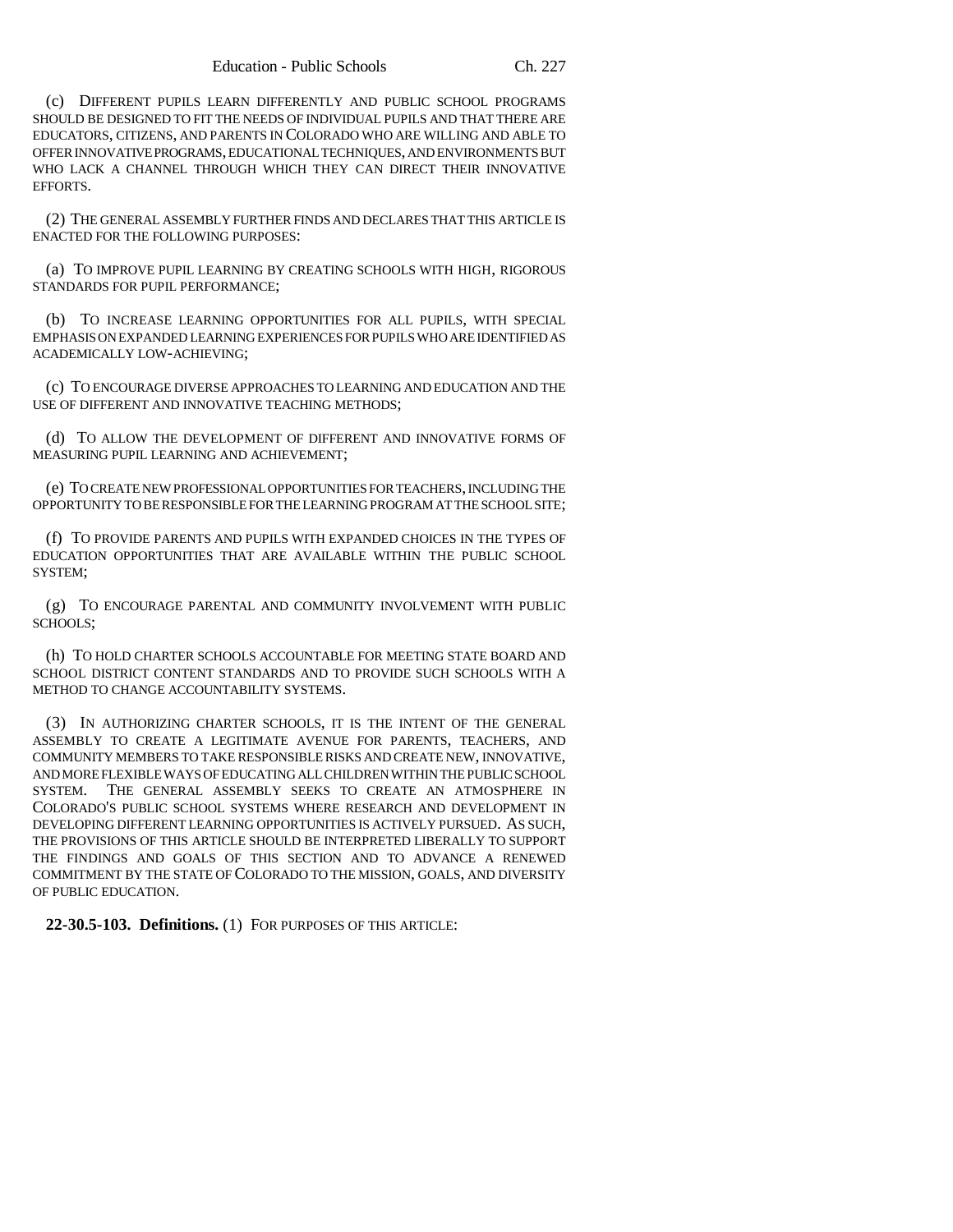#### Ch. 227 Education - Public Schools

(a) "AT-RISK PUPIL" MEANS A PUPIL WHO, BECAUSE OF PHYSICAL, EMOTIONAL, SOCIOECONOMIC, OR CULTURAL FACTORS, IS LESS LIKELY TO SUCCEED IN A CONVENTIONAL EDUCATIONAL ENVIRONMENT.

(b) "LOCAL BOARD OF EDUCATION" MEANS THE SCHOOL DISTRICT BOARD OF EDUCATION.

(c) "STATE BOARD" MEANS THE STATE BOARD OF EDUCATION.

**22-30.5-104. Charter school - requirements - authority.** (1) A CHARTER SCHOOL SHALL BE A PUBLIC, NONSECTARIAN, NONRELIGIOUS, NON-HOME-BASED SCHOOL WHICH OPERATES WITHIN A PUBLIC SCHOOL DISTRICT.

(2) A CHARTER SCHOOL SHALL BE A PUBLIC SCHOOL WHICH IS PART OF THE SCHOOL DISTRICT IN WHICH IT IS LOCATED AND SHALL BE ACCOUNTABLE TO THE LOCAL BOARD OF EDUCATION FOR PURPOSES OF ENSURING COMPLIANCE WITH APPLICABLE LAWS AND CHARTER PROVISIONS AND THE REQUIREMENT OF SECTION 15 OF ARTICLE IX OF THE STATE CONSTITUTION.

(3) A CHARTER SCHOOL SHALL BE SUBJECT TO ALL FEDERAL AND STATE LAWS AND CONSTITUTIONAL PROVISIONS PROHIBITING DISCRIMINATION ON THE BASIS OF DISABILITY, RACE, CREED, COLOR, GENDER, NATIONAL ORIGIN, RELIGION, ANCESTRY, OR NEED FOR SPECIAL EDUCATION SERVICES. A CHARTER SCHOOL SHALL BE SUBJECT TO ANY COURT-ORDERED DESEGREGATION PLAN IN EFFECT FOR THE SCHOOL DISTRICT. ENROLLMENT MUST BE OPEN TO ANY CHILD WHO RESIDES WITHIN THE SCHOOL DISTRICT.

(4) A CHARTER SCHOOL SHALL BE ADMINISTERED AND GOVERNED BY A GOVERNING BODY IN A MANNER AGREED TO BY THE CHARTER SCHOOL APPLICANT AND THE LOCAL BOARD OF EDUCATION.

(5) EXCEPT AS OTHERWISE PROVIDED IN SECTIONS 22-32-115 AND 22-53-104, A CHARTER SCHOOL SHALL NOT CHARGE TUITION.

(6) PURSUANT TO CONTRACT, A CHARTER SCHOOL MAY OPERATE FREE FROM SPECIFIED SCHOOL DISTRICT POLICIES AND STATE REGULATIONS. UPON REQUEST OF THE CHARTER APPLICANT, THE STATE BOARD AND THE LOCAL BOARD OF EDUCATION SHALL PROVIDE SUMMARIES OF SUCH REGULATIONS AND POLICIES TO USE IN PREPARING A CHARTER SCHOOL APPLICATION. THE DEPARTMENT OF EDUCATION SHALL PREPARE THE SUMMARY OF STATE REGULATIONS WITHIN EXISTING APPROPRIATIONS.

(7) (a) A CHARTER SCHOOL SHALL BE RESPONSIBLE FOR ITS OWN OPERATION INCLUDING, BUT NOT LIMITED TO, PREPARATION OF A BUDGET, CONTRACTING FOR SERVICES, AND PERSONNEL MATTERS.

(b) A CHARTER SCHOOL MAY NEGOTIATE AND CONTRACT WITH A SCHOOL DISTRICT, THE GOVERNING BODY OF A STATE COLLEGE OR UNIVERSITY, OR ANY THIRD PARTY FOR THE USE OF A SCHOOL BUILDING AND GROUNDS, THE OPERATION AND MAINTENANCE THEREOF, AND THE PROVISION OF ANY SERVICE, ACTIVITY, OR UNDERTAKING WHICH THE CHARTER SCHOOL IS REQUIRED TO PERFORM IN ORDER TO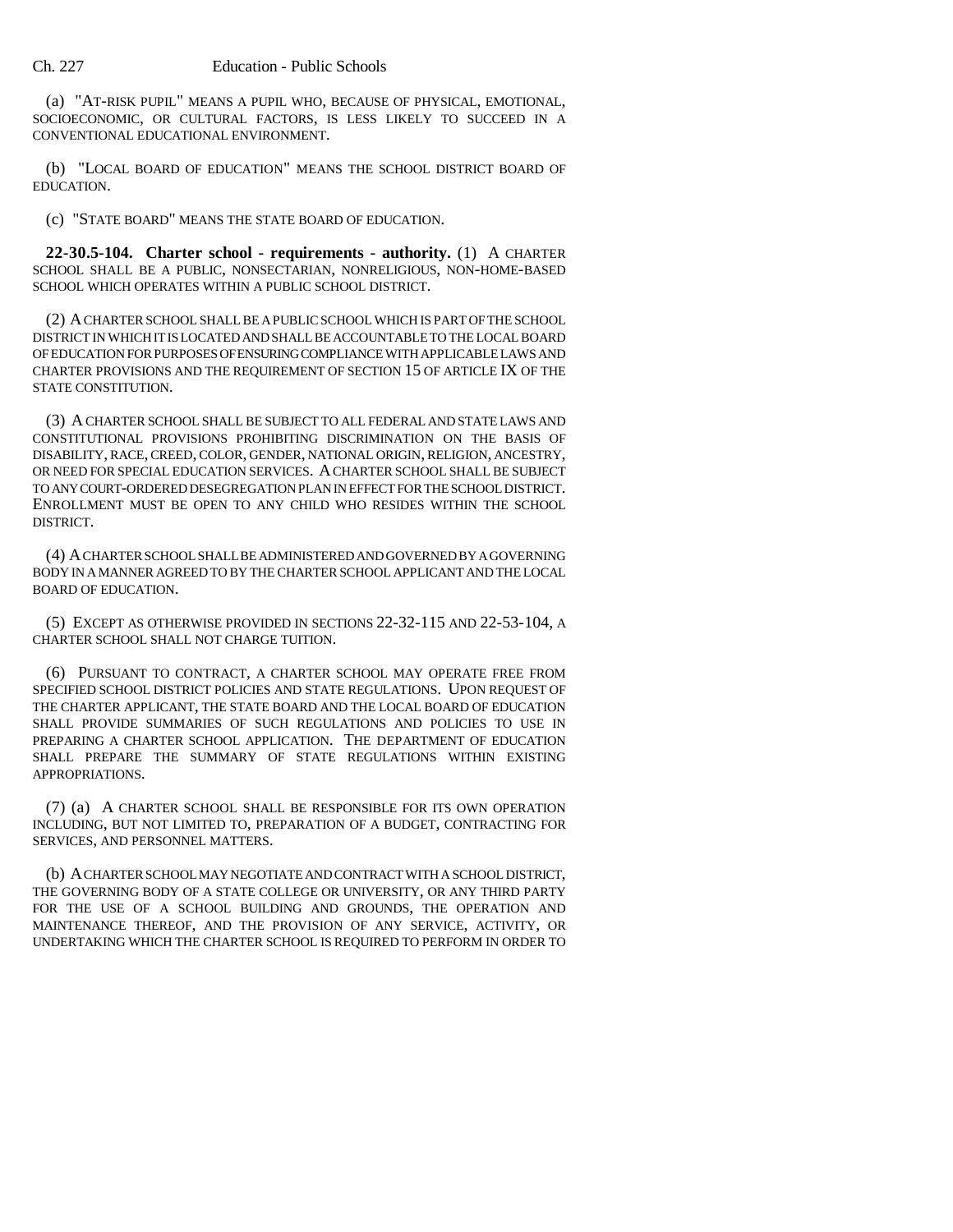CARRY OUT THE EDUCATIONAL PROGRAM DESCRIBED IN ITS CHARTER. ANY SERVICES FOR WHICH A CHARTER SCHOOL CONTRACTS WITH A SCHOOL DISTRICT SHALL BE PROVIDED BY THE DISTRICT AT COST.

(c) IN NO EVENT SHALL A CHARTER SCHOOL BE REQUIRED TO PAY RENT FOR SPACE WHICH IS DEEMED AVAILABLE, AS NEGOTIATED BY CONTRACT, IN SCHOOL DISTRICT FACILITIES. ALL OTHER COSTS FOR THE OPERATION AND MAINTENANCE OF THE FACILITIES USED BY THE CHARTER SCHOOL SHALL BE SUBJECT TO NEGOTIATION BETWEEN THE CHARTER SCHOOL AND THE SCHOOL DISTRICT.

**22-30.5-105. Charter schools - contract contents - regulations.** (1) AN APPROVED CHARTER APPLICATION SHALL CONSTITUTE AN AGREEMENT, AND THE TERMS THEREOF SHALL BE THE TERMS OF A CONTRACT BETWEEN THE CHARTER SCHOOL AND THE LOCAL BOARD OF EDUCATION.

(2) THE CONTRACT BETWEEN THE CHARTER SCHOOL AND THE LOCAL BOARD OF EDUCATION SHALL REFLECT ALL AGREEMENTS REGARDING THE RELEASE OF THE CHARTER SCHOOL FROM SCHOOL DISTRICT POLICIES.

(3) THE CONTRACT BETWEEN THE CHARTER SCHOOL AND THE LOCAL BOARD OF EDUCATION SHALL REFLECT ALL REQUESTS FOR RELEASE OF THE CHARTER SCHOOL FROM STATE REGULATIONS. THE LOCAL BOARD OF EDUCATION AND THE CHARTER SCHOOL SHALL JOINTLY REQUEST SUCH RELEASE FROM THE STATE BOARD.

(4) A MATERIAL REVISION OF THE TERMS OF THE CONTRACT MAY BE MADE ONLY WITH THE APPROVAL OF THE LOCAL BOARD OF EDUCATION AND THE GOVERNING BODY OF THE CHARTER SCHOOL.

**22-30.5-106. Charter application - contents.** (1) THE CHARTER SCHOOL APPLICATION SHALL BE A PROPOSED AGREEMENT AND SHALL INCLUDE:

(a) THE MISSION STATEMENT OF THE CHARTER SCHOOL, WHICH MUST BE CONSISTENT WITH THE PRINCIPLES OF THE GENERAL ASSEMBLY'S DECLARED PURPOSES AS SET FORTH IN SECTION 22-30.5-102 (2) AND (3);

(b) THE GOALS, OBJECTIVES, AND PUPIL PERFORMANCE STANDARDS TO BE ACHIEVED BY THE CHARTER SCHOOL;

(c) EVIDENCE THAT AN ADEQUATE NUMBER OF PARENTS, TEACHERS, PUPILS, OR ANY COMBINATION THEREOF SUPPORT THE FORMATION OF A CHARTER SCHOOL;

(d) A STATEMENT OF THE NEED FOR A CHARTER SCHOOL IN A SCHOOL DISTRICT OR IN A GEOGRAPHIC AREA WITHIN A SCHOOL DISTRICT;

(e) A DESCRIPTION OF THE CHARTER SCHOOL'S EDUCATIONAL PROGRAM, PUPIL PERFORMANCE STANDARDS, AND CURRICULUM, WHICH MUST MEET OR EXCEED ANY CONTENT STANDARDS ADOPTED BY THE SCHOOL DISTRICT IN WHICH THE CHARTER SCHOOL IS LOCATED AND MUST BE DESIGNED TO ENABLE EACH PUPIL TO ACHIEVE SUCH STANDARDS;

(f) A DESCRIPTION OF THE CHARTER SCHOOL'S PLAN FOR EVALUATING PUPIL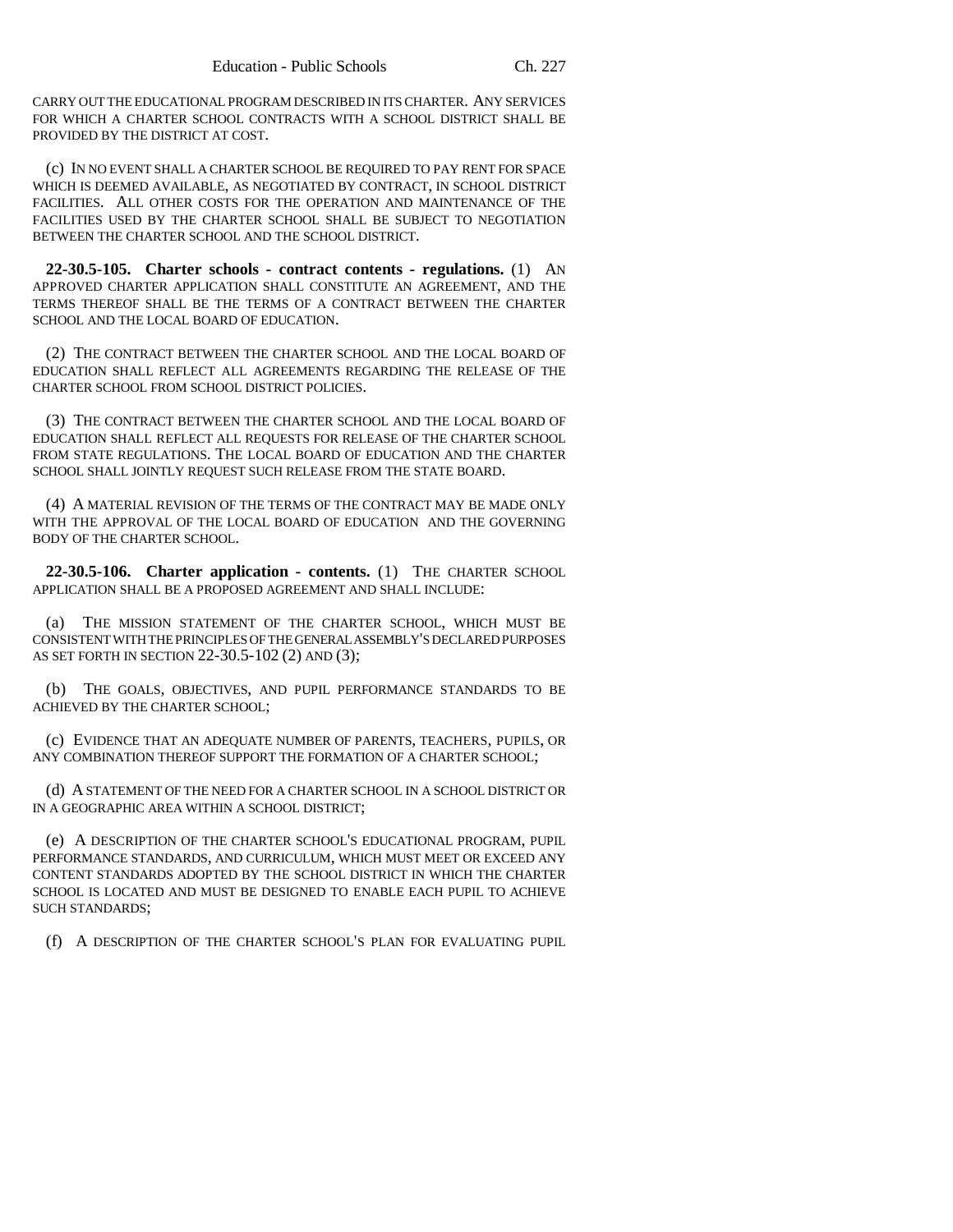#### Ch. 227 Education - Public Schools

PERFORMANCE, THE TYPES OF ASSESSMENTS THAT WILL BE USED TO MEASURE PUPIL PROGRESS TOWARDS ACHIEVEMENT OF THE SCHOOL'S PUPIL PERFORMANCE STANDARDS, THE TIMELINE FOR ACHIEVEMENT OF SUCH STANDARDS, AND THE PROCEDURES FOR TAKING CORRECTIVE ACTION IN THE EVENT THAT PUPIL PERFORMANCE AT THE CHARTER SCHOOL FALLS BELOW SUCH STANDARDS;

(g) EVIDENCE THAT THE PLAN FOR THE CHARTER SCHOOL IS ECONOMICALLY SOUND FOR BOTH THE CHARTER SCHOOL AND THE SCHOOL DISTRICT, A PROPOSED BUDGET FOR THE TERM OF THE CHARTER, A DESCRIPTION OF THE MANNER IN WHICH AN ANNUAL AUDIT OF THE FINANCIAL AND ADMINISTRATIVE OPERATIONS OF THE CHARTER SCHOOL, INCLUDING ANY SERVICES PROVIDED BY THE SCHOOL DISTRICT, IS TO BE CONDUCTED, AND A PLAN FOR THE DISPLACEMENT OF PUPILS, TEACHERS, AND OTHER EMPLOYEES WHO WILL NOT ATTEND OR BE EMPLOYED IN THE CHARTER SCHOOL;

(h) A DESCRIPTION OF THE GOVERNANCE AND OPERATION OF THE CHARTER SCHOOL, INCLUDING THE NATURE AND EXTENT OF PARENTAL, PROFESSIONAL EDUCATOR, AND COMMUNITY INVOLVEMENT IN THE GOVERNANCE AND OPERATION OF THE CHARTER SCHOOL;

(i) AN EXPLANATION OF THE RELATIONSHIP THAT WILL EXIST BETWEEN THE PROPOSED CHARTER SCHOOL AND ITS EMPLOYEES, INCLUDING EVIDENCE THAT THE TERMS AND CONDITIONS OF EMPLOYMENT HAVE BEEN ADDRESSED WITH AFFECTED EMPLOYEES AND THEIR RECOGNIZED REPRESENTATIVE, IF ANY;

(j) AN AGREEMENT BETWEEN THE PARTIES REGARDING THEIR RESPECTIVE LEGAL LIABILITY AND APPLICABLE INSURANCE COVERAGE;

(k) A DESCRIPTION OF HOW THE CHARTER SCHOOL PLANS TO MEET THE TRANSPORTATION NEEDS OF ITS PUPILS AND, IF THE CHARTER SCHOOL PLANS TO PROVIDE TRANSPORTATION FOR PUPILS, A PLAN FOR ADDRESSING THE TRANSPORTATION NEEDS OF LOW-INCOME AND ACADEMICALLY LOW-ACHIEVING PUPILS.

(2) NO PERSON, GROUP, OR ORGANIZATION MAY SUBMIT AN APPLICATION TO CONVERT A PRIVATE SCHOOL OR A NON-PUBLIC HOME-BASED EDUCATIONAL PROGRAM INTO A CHARTER SCHOOL OR TO CREATE A CHARTER SCHOOL WHICH IS A NON-PUBLIC HOME-BASED EDUCATIONAL PROGRAM AS DEFINED IN SECTION 22-33-104.5.

**22-30.5-107. Charter application - process.** (1) THE LOCAL BOARD OF EDUCATION SHALL RECEIVE AND REVIEW ALL APPLICATIONS FOR CHARTER SCHOOLS. THE LOCAL BOARD OF EDUCATION MAY ESTABLISH A SCHEDULE FOR RECEIVING APPLICATIONS AND SHALL MAKE A COPY OF ANY SUCH SCHEDULE AVAILABLE TO ALL INTERESTED PARTIES UPON REQUEST. IF SUCH BOARD FINDS THE CHARTER SCHOOL APPLICATION IS INCOMPLETE, THE BOARD SHALL REQUEST THE NECESSARY INFORMATION FROM THE CHARTER APPLICANT. THE CHARTER SCHOOL APPLICATION SHALL BE REVIEWED BY THE DISTRICT ACCOUNTABILITY COMMITTEE PRIOR TO CONSIDERATION BY THE LOCAL BOARD OF EDUCATION.

(2) AFTER GIVING REASONABLE PUBLIC NOTICE, THE LOCAL BOARD OF EDUCATION SHALL HOLD COMMUNITY MEETINGS IN THE AFFECTED AREAS OR THE ENTIRE SCHOOL DISTRICT TO OBTAIN INFORMATION TO ASSIST THE LOCAL BOARD OF EDUCATION IN ITS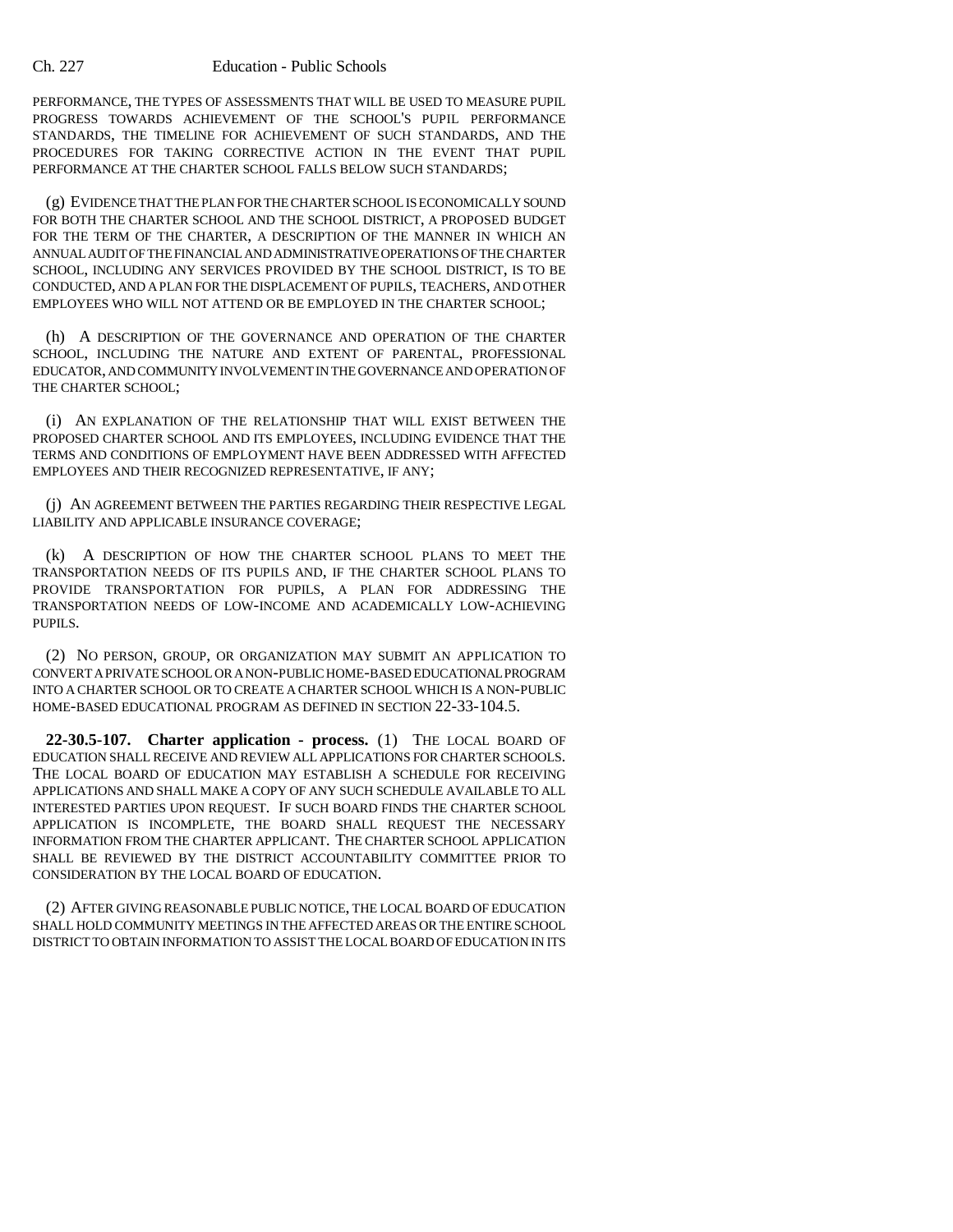DECISION TO GRANT A CHARTER SCHOOL APPLICATION. THE LOCAL BOARD OF EDUCATION SHALL RULE ON THE APPLICATION FOR A CHARTER SCHOOL IN A PUBLIC HEARING, UPON REASONABLE PUBLIC NOTICE, WITHIN SIXTY DAYS AFTER RECEIVING THE APPLICATION.

(3) IF A LOCAL BOARD OF EDUCATION DENIES A CHARTER SCHOOL APPLICATION, THE CHARTER APPLICANT MAY APPEAL THE DENIAL TO THE STATE BOARD PURSUANT TO SECTION 22-30.5-108.

**22-30.5-108. Appeal - standard of review - procedures.** (1) ACTING PURSUANT TO ITS SUPERVISORY POWER AS PROVIDED IN SECTION 1 OF ARTICLE IX OF THE STATE CONSTITUTION, THE STATE BOARD, UPON RECEIPT OF A NOTICE OF APPEAL OR UPON ITS OWN MOTION, MAY REVIEW DECISIONS OF ANY LOCAL BOARD OF EDUCATION CONCERNING CHARTER SCHOOLS IN ACCORDANCE WITH THE PROVISIONS OF THIS SECTION.

(2) A CHARTER APPLICANT OR ANY OTHER PERSON WHO WISHES TO APPEAL A DECISION OF A LOCAL BOARD OF EDUCATION CONCERNING A CHARTER SCHOOL SHALL PROVIDE THE STATE BOARD AND THE LOCAL BOARD OF EDUCATION WITH A NOTICE OF APPEAL WITHIN THIRTY DAYS OF THE LOCAL BOARD'S DECISION.

(3) IF THE NOTICE OF APPEAL, OR THE MOTION TO REVIEW BY THE STATE BOARD, RELATES TO A LOCAL BOARD'S DECISION TO DENY, REFUSE TO RENEW, OR REVOKE A CHARTER, THE APPEAL AND REVIEW PROCESS SHALL BE AS FOLLOWS:

(a) WITHIN THIRTY DAYS AFTER RECEIPT OF THE NOTICE OF APPEAL OR THE MAKING OF A MOTION TO REVIEW BY THE STATE BOARD AND AFTER REASONABLE PUBLIC NOTICE, THE STATE BOARD, AT A PUBLIC HEARING WHICH MAY BE HELD IN THE DISTRICT WHERE THE PROPOSED CHARTER SCHOOL IS LOCATED, SHALL REVIEW THE DECISION OF THE LOCAL BOARD OF EDUCATION AND MAKE ITS FINDINGS. IF THE STATE BOARD FINDS THAT THE LOCAL BOARD'S DECISION WAS CONTRARY TO THE BEST INTERESTS OF THE PUPILS, SCHOOL DISTRICT, OR COMMUNITY, THE STATE BOARD SHALL REMAND SUCH DECISION TO THE LOCAL BOARD OF EDUCATION WITH WRITTEN INSTRUCTIONS FOR RECONSIDERATION THEREOF. SAID INSTRUCTIONS SHALL INCLUDE SPECIFIC RECOMMENDATIONS CONCERNING THE MATTERS REQUIRING RECONSIDERATION.

(b) WITHIN THIRTY DAYS FOLLOWING THE REMAND OF A DECISION TO THE LOCAL BOARD OF EDUCATION AND AFTER REASONABLE PUBLIC NOTICE, THE LOCAL BOARD OF EDUCATION, AT A PUBLIC HEARING, SHALL RECONSIDER ITS DECISION AND MAKE A FINAL DECISION.

(c) IF THE LOCAL BOARD OF EDUCATION'S FINAL DECISION IS STILL TO DENY, REFUSE TO RENEW, OR REVOKE A CHARTER, A SECOND NOTICE OF APPEAL MAY BE FILED WITH THE STATE BOARD WITHIN THIRTY DAYS FOLLOWING SUCH FINAL DECISION.

(d) WITHIN THIRTY DAYS FOLLOWING RECEIPT OF THE SECOND NOTICE OF APPEAL OR THE MAKING OF A MOTION FOR A SECOND REVIEW BY THE STATE BOARD AND AFTER REASONABLE PUBLIC NOTICE, THE STATE BOARD, AT A PUBLIC HEARING, SHALL DETERMINE WHETHER THE FINAL DECISION OF THE LOCAL BOARD OF EDUCATION WAS CONTRARY TO THE BEST INTERESTS OF THE PUPILS, SCHOOL DISTRICT, OR COMMUNITY.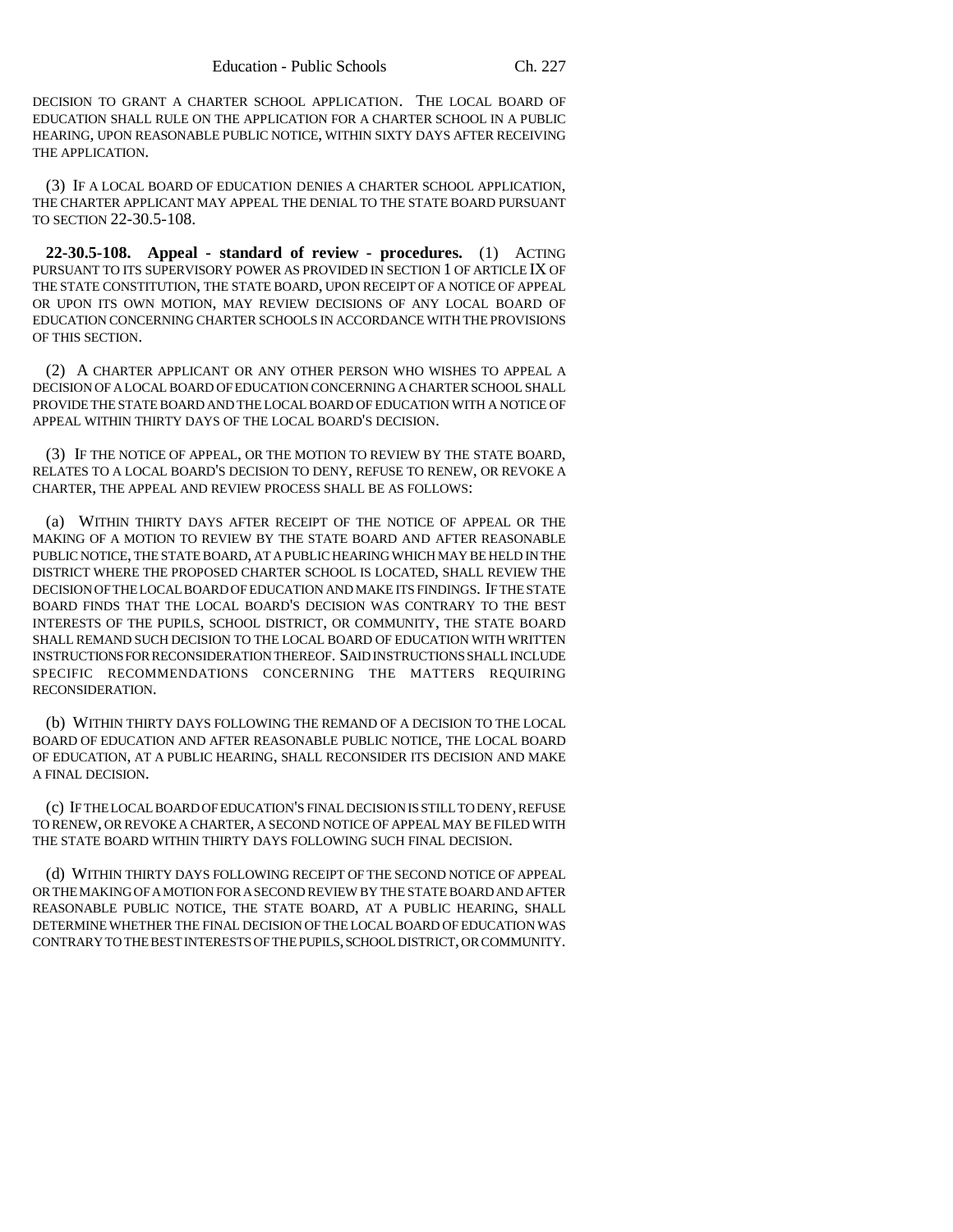#### Ch. 227 Education - Public Schools

IF SUCH A FINDING IS MADE, THE STATE BOARD SHALL REMAND SUCH FINAL DECISION TO THE LOCAL BOARD WITH INSTRUCTIONS TO APPROVE THE CHARTER APPLICATION. THE DECISION OF THE STATE BOARD SHALL BE FINAL AND NOT SUBJECT TO APPEAL.

(4) IF THE NOTICE OF APPEAL, OR THE MOTION TO REVIEW BY THE STATE BOARD, RELATES TO A LOCAL BOARD'S DECISION TO GRANT A CHARTER, THE APPEAL AND REVIEW PROCESS SHALL BE AS FOLLOWS:

(a) (I) WITHIN THIRTY DAYS AFTER RECEIPT OF THE NOTICE OF APPEAL OR THE MAKING OF A MOTION TO REVIEW BY THE STATE BOARD AND AFTER REASONABLE PUBLIC NOTICE, THE STATE BOARD, AT A PUBLIC HEARING WHICH MAY BE HELD IN THE DISTRICT WHERE THE PROPOSED CHARTER SCHOOL IS LOCATED, SHALL REVIEW THE DECISION OF THE LOCAL BOARD OF EDUCATION AND DETERMINE WHETHER SUCH DECISION WAS ARBITRARY AND CAPRICIOUS OR WHETHER THE ESTABLISHMENT OR OPERATION OF THE PROPOSED CHARTER SCHOOL WOULD:

(A) VIOLATE ANY FEDERAL OR STATE LAWS CONCERNING CIVIL RIGHTS;

(B) VIOLATE ANY COURT ORDER;

(C) THREATEN THE HEALTH AND SAFETY OF PUPILS IN THE SCHOOL DISTRICT;

(D) VIOLATE THE PROVISIONS OF SECTION 22-30.5-109 (2), PRESCRIBING THE PERMISSIBLE NUMBER OF CHARTER SCHOOLS; OR

(E) BE INCONSISTENT WITH THE EQUITABLE DISTRIBUTION OF CHARTER SCHOOLS AMONG SCHOOL DISTRICTS.

(II) IF SUCH A DETERMINATION IS MADE, THE STATE BOARD SHALL REMAND SUCH DECISION TO THE LOCAL BOARD WITH INSTRUCTIONS TO DENY THE CHARTER APPLICATION. THE DECISION OF THE STATE BOARD SHALL BE FINAL AND NOT SUBJECT TO APPEAL.

(5) NOTHING IN THIS SECTION SHALL BE CONSTRUED TO ALTER THE REQUIREMENT THAT A CHARTER SCHOOL BE A PART OF THE SCHOOL DISTRICT IN WHICH IT IS LOCATED AND ACCOUNTABLE TO THE LOCAL BOARD OF EDUCATION PURSUANT TO SECTION 22-30.5-104 (2).

**22-30.5-109. Charter schools - restrictions - establishment - number.** (1) SCHOOL DISTRICTS MAY, BUT SHALL NOT BE OBLIGATED TO, ESTABLISH CHARTER SCHOOLS PRIOR TO THE 1994-95 SCHOOL YEAR. A LOCAL BOARD OF EDUCATION MAY REASONABLY LIMIT THE NUMBER OF CHARTER SCHOOLS IN THE SCHOOL DISTRICT.

(2) (a) NO MORE THAN FIFTY CHARTERS SHALL BE GRANTED PRIOR TO JULY 1, 1997, AND AT LEAST THIRTEEN OF SAID FIFTY CHARTERS SHALL BE RESERVED FOR CHARTER SCHOOL APPLICATIONS WHICH ARE DESIGNED TO INCREASE THE EDUCATIONAL OPPORTUNITIES OF AT-RISK PUPILS, AS DEFINED IN SECTION 22-30.5-103.

(b) LOCAL BOARDS OF EDUCATION WHICH GRANT CHARTER SCHOOL APPLICATIONS SHALL REPORT SUCH ACTION TO THE STATE BOARD AND SHALL SPECIFY WHETHER OR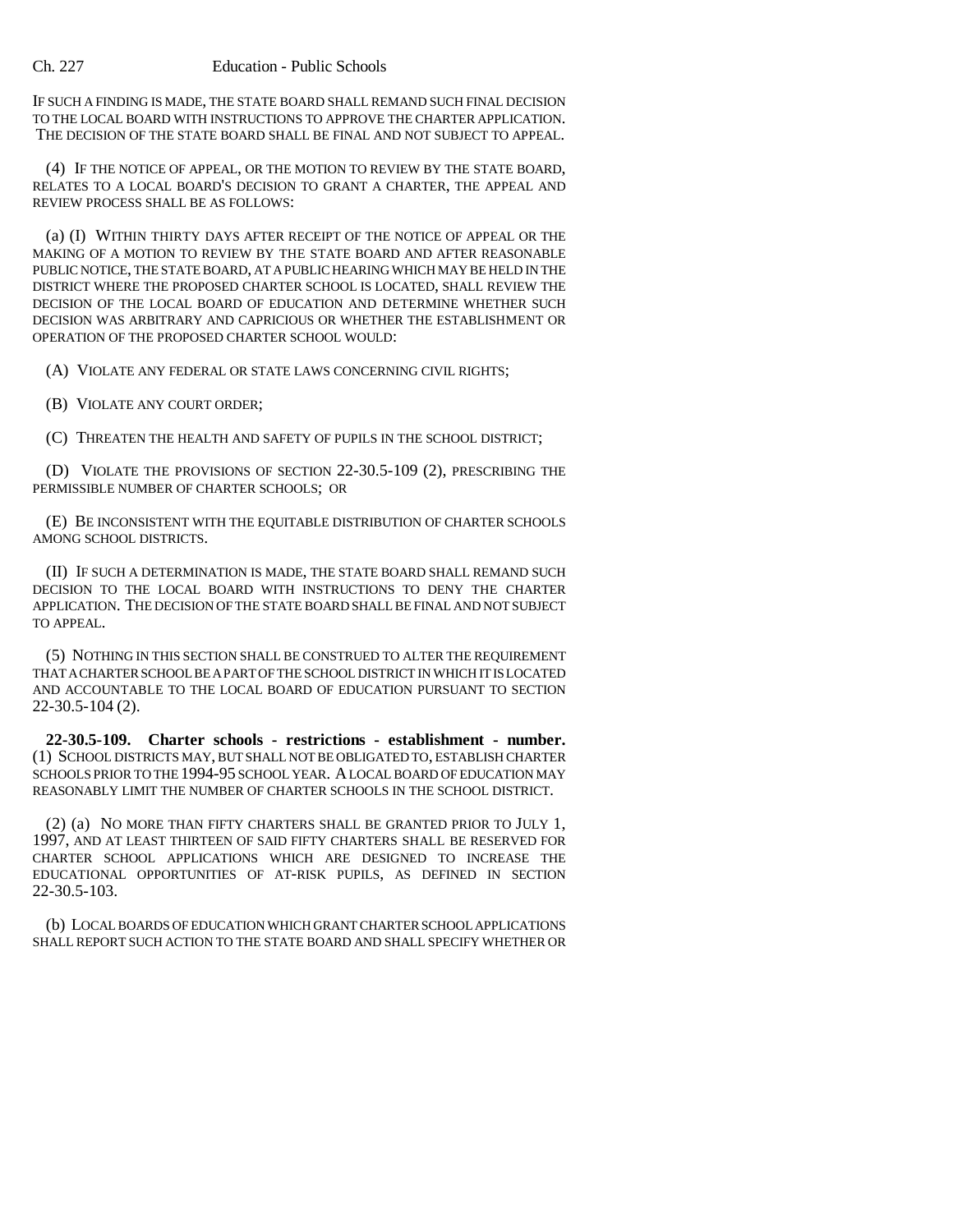NOT SUCH SCHOOL IS DESIGNED TO INCREASE THE EDUCATIONAL OPPORTUNITIES OF AT-RISK PUPILS. THE STATE BOARD SHALL PROMPTLY NOTIFY THE BOARD OF EDUCATION OF EACH SCHOOL DISTRICT WHEN THE LIMITS SPECIFIED IN PARAGRAPH (a) OF THIS SUBSECTION (2) HAVE BEEN REACHED.

(3) IT IS THE INTENT OF THE GENERAL ASSEMBLY THAT PRIORITY OF CONSIDERATION BE GIVEN TO CHARTER SCHOOL APPLICATIONS DESIGNED TO INCREASE THE EDUCATIONAL OPPORTUNITIES OF AT-RISK PUPILS, AS DEFINED IN SECTION 22-30.5-103.

(4) IF OTHERWISE QUALIFIED, NOTHING IN THIS ARTICLE SHALL BE CONSTRUED TO PROHIBIT ANY INSTITUTION CERTIFIED AS AN EDUCATIONAL CLINIC PURSUANT TO ARTICLE 27 OF THIS TITLE, ON OR BEFORE APRIL 1, 1993, FROM APPLYING TO BECOME A CHARTER SCHOOL PURSUANT TO THIS ARTICLE.

(5) NOTHING IN THIS ARTICLE SHALL BE CONSTRUED TO PREVENT A SCHOOL IN A SCHOOL DISTRICT WHICH IS COMPRISED OF ONLY ONE SCHOOL FROM APPLYING TO BECOME A CHARTER SCHOOL PURSUANT TO THIS ARTICLE.

**22-30.5-110. Charter schools - term - renewal of charter - grounds for nonrenewal or revocation.** (1) A CHARTER MAY BE APPROVED OR RENEWED FOR A PERIOD NOT TO EXCEED FIVE ACADEMIC YEARS.

(2) A CHARTER SCHOOL RENEWAL APPLICATION SUBMITTED TO THE LOCAL BOARD OF EDUCATION SHALL CONTAIN:

(a) A REPORT ON THE PROGRESS OF THE CHARTER SCHOOL IN ACHIEVING THE GOALS, OBJECTIVES, PUPIL PERFORMANCE STANDARDS, CONTENT STANDARDS, AND OTHER TERMS OF THE INITIAL APPROVED CHARTER APPLICATION; AND

(b) A FINANCIAL STATEMENT THAT DISCLOSES THE COSTS OF ADMINISTRATION, INSTRUCTION, AND OTHER SPENDING CATEGORIES FOR THE CHARTER SCHOOL THAT IS UNDERSTANDABLE TO THE GENERAL PUBLIC AND THAT WILL ALLOW COMPARISON OF SUCH COSTS TO OTHER SCHOOLS OR OTHER COMPARABLE ORGANIZATIONS, IN A FORMAT REQUIRED BY THE STATE BOARD OF EDUCATION.

(3) A CHARTER MAY BE REVOKED OR NOT RENEWED BY THE LOCAL BOARD OF EDUCATION IF SUCH BOARD DETERMINES THAT THE CHARTER SCHOOL DID ANY OF THE FOLLOWING:

(a) COMMITTED A MATERIAL VIOLATION OF ANY OF THE CONDITIONS, STANDARDS, OR PROCEDURES SET FORTH IN THE CHARTER APPLICATION;

(b) FAILED TO MEET OR MAKE REASONABLE PROGRESS TOWARD ACHIEVEMENT OF THE CONTENT STANDARDS OR PUPIL PERFORMANCE STANDARDS IDENTIFIED IN THE CHARTER APPLICATION;

(c) FAILED TO MEET GENERALLY ACCEPTED STANDARDS OF FISCAL MANAGEMENT; OR

(d) VIOLATED ANY PROVISION OF LAW FROM WHICH THE CHARTER SCHOOL WAS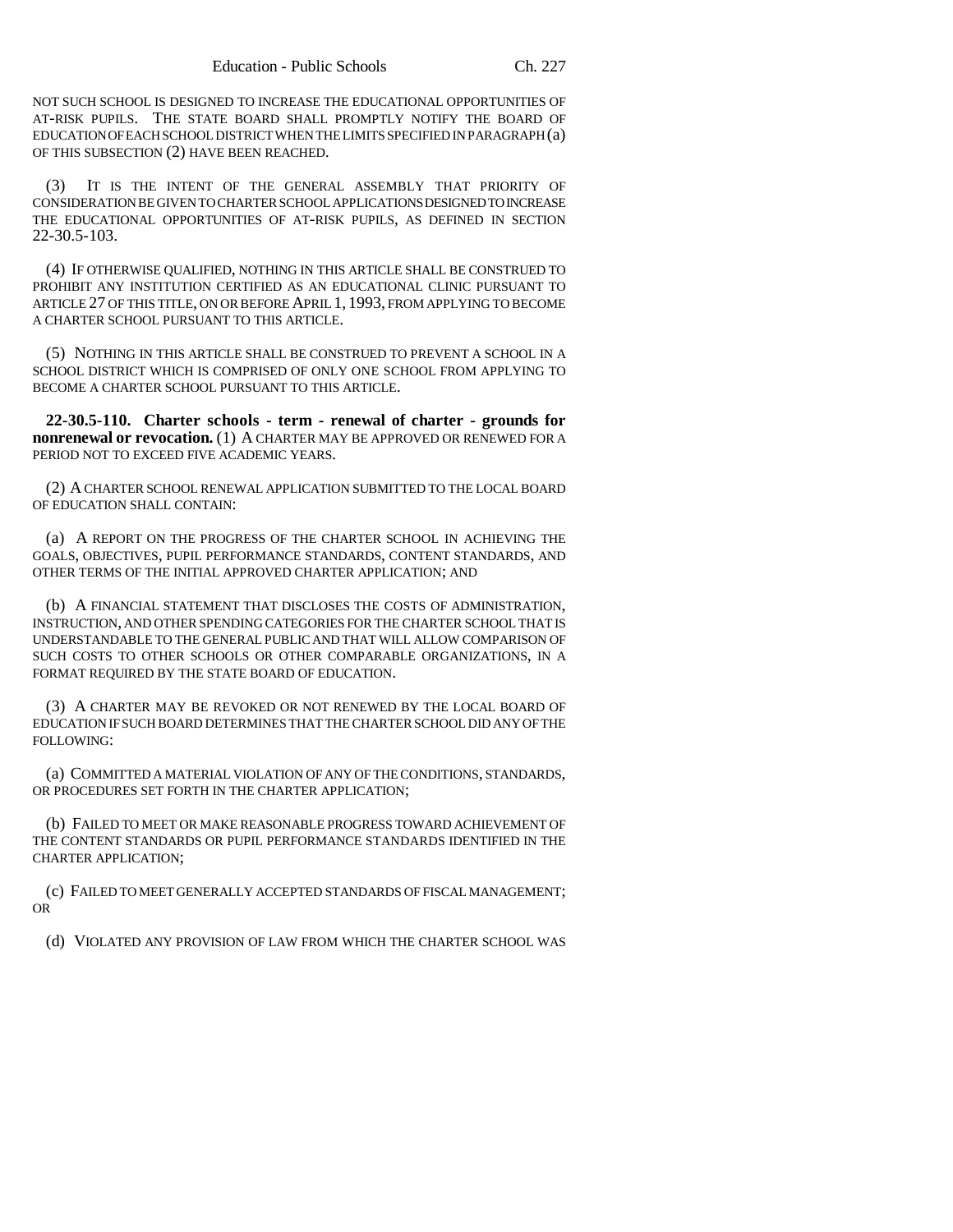NOT SPECIFICALLY EXEMPTED.

(4) IN ADDITION, A CHARTER MAY BE NOT RENEWED UPON A DETERMINATION BY THE LOCAL BOARD OF EDUCATION THAT IT IS NOT IN THE INTEREST OF THE PUPILS RESIDING WITHIN THE SCHOOL DISTRICT TO CONTINUE THE OPERATION OF THE CHARTER SCHOOL.

(5) A DECISION TO REVOKE OR NOT TO RENEW A CHARTER MAY BE APPEALED PURSUANT TO THE PROVISIONS OF SECTION 22-30.5-108.

**22-30.5-111. Charter schools - employee options.** (1) DURING THE FIRST YEAR THAT A TEACHER EMPLOYED BY A SCHOOL DISTRICT IS EMPLOYED BY A CHARTER SCHOOL, SUCH TEACHER SHALL BE CONSIDERED TO BE ON A ONE-YEAR LEAVE OF ABSENCE FROM THE SCHOOL DISTRICT. SUCH LEAVE OF ABSENCE SHALL COMMENCE ON THE FIRST DAY OF SERVICES FOR THE CHARTER SCHOOL. UPON THE REQUEST OF THE TEACHER, THE ONE-YEAR LEAVE OF ABSENCE SHALL BE RENEWED FOR UP TO TWO ADDITIONAL ONE-YEAR PERIODS UPON THE MUTUAL AGREEMENT OF THE TEACHER AND THE SCHOOL DISTRICT. AT THE END OF THREE YEARS, THE RELATIONSHIP BETWEEN THE TEACHER AND THE SCHOOL DISTRICT SHALL BE DETERMINED BY THE SCHOOL DISTRICT AND SUCH DISTRICT SHALL PROVIDE NOTICE TO THE TEACHER OF THE RELATIONSHIP.

(2) THE LOCAL BOARD OF EDUCATION SHALL DETERMINE BY POLICY OR BY NEGOTIATED AGREEMENT, IF ONE EXISTS, THE EMPLOYMENT STATUS OF SCHOOL DISTRICT EMPLOYEES EMPLOYED BY THE CHARTER SCHOOL WHO SEEK TO RETURN TO EMPLOYMENT WITH PUBLIC SCHOOLS IN THE SCHOOL DISTRICT.

(3) EMPLOYEES OF A CHARTER SCHOOL SHALL BE MEMBERS OF THE PUBLIC EMPLOYEES' RETIREMENT ASSOCIATION OR THE DENVER PUBLIC SCHOOLS RETIREMENT SYSTEM, WHICHEVER IS APPLICABLE. THE CHARTER SCHOOL AND THE TEACHER SHALL CONTRIBUTE THE APPROPRIATE RESPECTIVE AMOUNTS AS REQUIRED BY THE FUNDS OF SUCH ASSOCIATION OR SYSTEM.

**22-30.5-112. Charter schools - financing - guidelines.** (1) FOR PURPOSES OF THE "PUBLIC SCHOOL FINANCE ACT OF 1988", ARTICLE 53 OF THIS TITLE, PUPILS ENROLLED IN A CHARTER SCHOOL SHALL BE INCLUDED IN THE PUPIL ENROLLMENT OF THE DISTRICT WITHIN WHICH THE PUPIL RESIDES. THE SCHOOL DISTRICT OF RESIDENCE SHALL REPORT TO THE DEPARTMENT OF EDUCATION THE NUMBER OF PUPILS INCLUDED IN THE SCHOOL DISTRICT OF RESIDENCE'S PUPIL ENROLLMENT THAT ARE ACTUALLY ENROLLED IN EACH CHARTER SCHOOL.

(2) (a) AS PART OF THE CHARTER SCHOOL CONTRACT, THE CHARTER SCHOOL AND THE SCHOOL DISTRICT SHALL AGREE ON FUNDING AND ANY SERVICES TO BE PROVIDED BY THE SCHOOL DISTRICT TO THE CHARTER SCHOOL. THE CHARTER SCHOOL AND THE SCHOOL DISTRICT SHALL BEGIN DISCUSSIONS ON THE CONTRACT USING EIGHTY PERCENT OF THE DISTRICT PER PUPIL OPERATING REVENUES. AS USED IN THIS SUBSECTION (2), DISTRICT "PER PUPIL OPERATING REVENUES" SHALL HAVE THE SAME MEANING AS THAT PROVIDED IN SECTION 22-53-103.

(b) ALL SERVICES CENTRALLY OR OTHERWISE PROVIDED BY THE SCHOOL DISTRICT INCLUDING, BUT NOT LIMITED TO, FOOD SERVICES, CUSTODIAL SERVICES,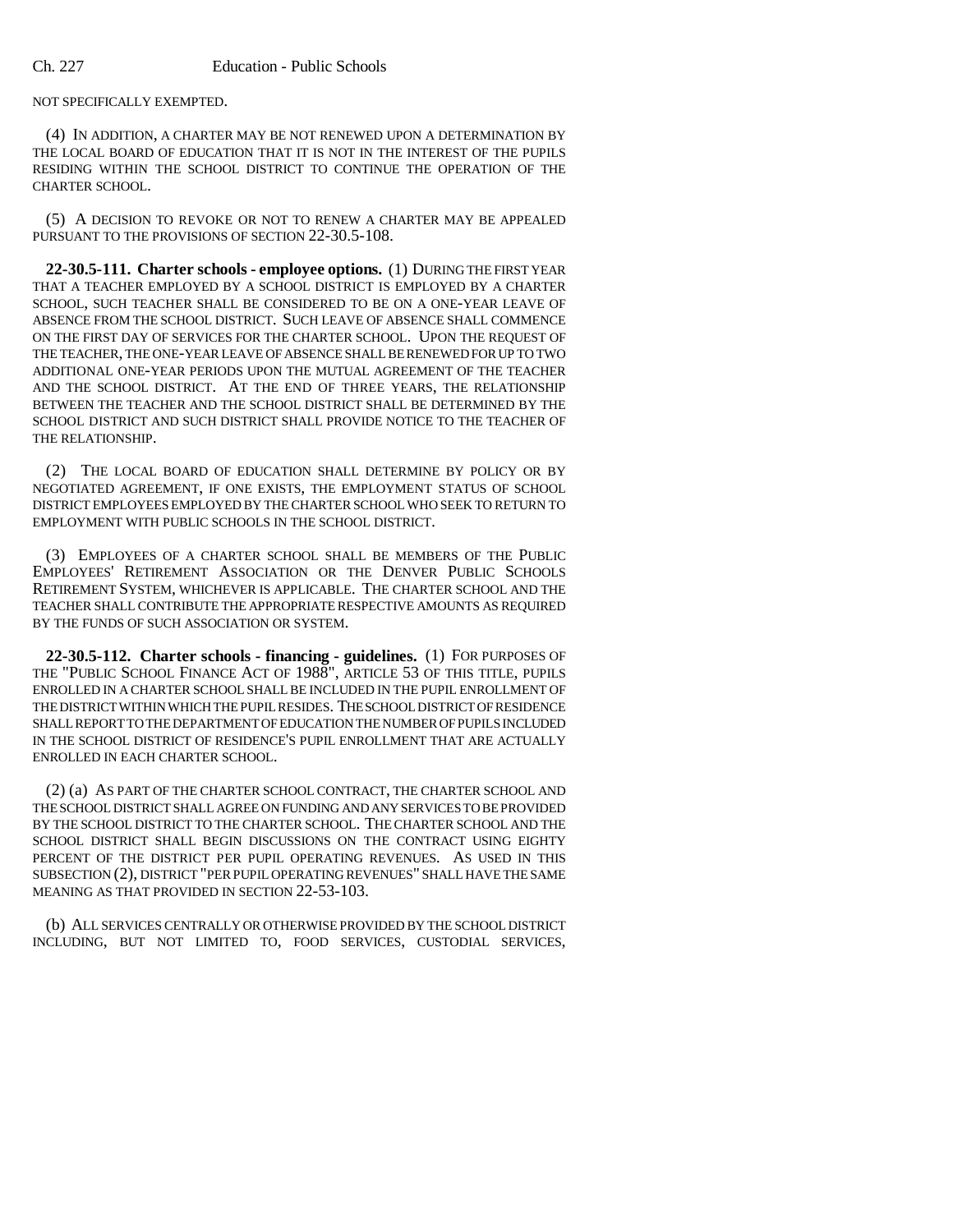MAINTENANCE, CURRICULUM, MEDIA SERVICES, LIBRARIES, AND WAREHOUSING SHALL BE SUBJECT TO NEGOTIATION BETWEEN A CHARTER SCHOOL AND THE SCHOOL DISTRICT AND PAID FOR OUT OF THE REVENUES NEGOTIATED PURSUANT TO PARAGRAPH (a) OF THIS SUBSECTION (2).

(c) IN NO EVENT SHALL THE AMOUNT OF FUNDING NEGOTIATED PURSUANT TO THIS SUBSECTION (2) BE LESS THAN EIGHTY PERCENT OF THE DISTRICT PER PUPIL OPERATING REVENUES MULTIPLIED BY THE NUMBER OF PUPILS ENROLLED IN THE CHARTER SCHOOL.

(d) IT IS THE INTENT OF THE GENERAL ASSEMBLY THAT FUNDING AND SERVICE AGREEMENTS PURSUANT TO THIS SUBSECTION (2) SHALL BE NEITHER A FINANCIAL INCENTIVE NOR A FINANCIAL DISINCENTIVE TO THE ESTABLISHMENT OF A CHARTER SCHOOL.

(e) FEES COLLECTED FROM STUDENTS ENROLLED AT A CHARTER SCHOOL SHALL BE RETAINED BY SUCH CHARTER SCHOOL.

(3) NOTWITHSTANDING SUBSECTION (2) OF THIS SECTION, THE PROPORTIONATE SHARE OF STATE AND FEDERAL RESOURCES GENERATED BY STUDENTS WITH DISABILITIES OR STAFF SERVING THEM SHALL BE DIRECTED TO CHARTER SCHOOLS ENROLLING SUCH STUDENTS BY THEIR SCHOOL DISTRICTS OR ADMINISTRATIVE UNITS. THE PROPORTIONATE SHARE OF MONEYS GENERATED UNDER OTHER FEDERAL OR STATE CATEGORICAL AID PROGRAMS SHALL BE DIRECTED TO CHARTER SCHOOLS SERVING STUDENTS ELIGIBLE FOR SUCH AID.

(4) THE GOVERNING BODY OF A CHARTER SCHOOL IS AUTHORIZED TO ACCEPT GIFTS, DONATIONS, OR GRANTS OF ANY KIND MADE TO THE CHARTER SCHOOL AND TO EXPEND OR USE SAID GIFTS, DONATIONS, OR GRANTS IN ACCORDANCE WITH THE CONDITIONS PRESCRIBED BY THE DONOR; HOWEVER, NO GIFT, DONATION, OR GRANT SHALL BE ACCEPTED BY THE GOVERNING BODY IF SUBJECT TO ANY CONDITION CONTRARY TO LAW OR CONTRARY TO THE TERMS OF THE CONTRACT BETWEEN THE CHARTER SCHOOL AND THE LOCAL BOARD OF EDUCATION.

(5) THE DEPARTMENT OF EDUCATION WILL PREPARE AN ANNUAL REPORT AND EVALUATION FOR THE GOVERNOR AND THE GENERAL ASSEMBLY ON THE SUCCESS OR FAILURE OF CHARTER SCHOOLS, THEIR RELATIONSHIP TO OTHER SCHOOL REFORM EFFORTS, AND SUGGESTED CHANGES IN STATE LAW NECESSARY TO STRENGTHEN OR CHANGE THE CHARTER SCHOOL PROGRAM.

(6) THE DEPARTMENT OF EDUCATION WILL PROVIDE TECHNICAL ASSISTANCE TO PERSONS AND GROUPS PREPARING OR REVISING CHARTER APPLICATIONS.

**22-30.5-113. Charter schools - evaluation - report.** (1) THE STATE BOARD SHALL COMPILE EVALUATIONS OF CHARTER SCHOOLS RECEIVED FROM LOCAL BOARDS OF EDUCATION. THE STATE BOARD SHALL REVIEW INFORMATION REGARDING THE REGULATIONS AND POLICIES FROM WHICH CHARTER SCHOOLS WERE RELEASED PURSUANT TO SECTION 22-30.5-105 TO DETERMINE IF THE RELEASES ASSISTED OR IMPEDED THE CHARTER SCHOOLS IN MEETING THEIR STATED GOALS AND OBJECTIVES.

(2) THE STATE BOARD SHALL ISSUE A REPORT TO THE GENERAL ASSEMBLY ON ITS